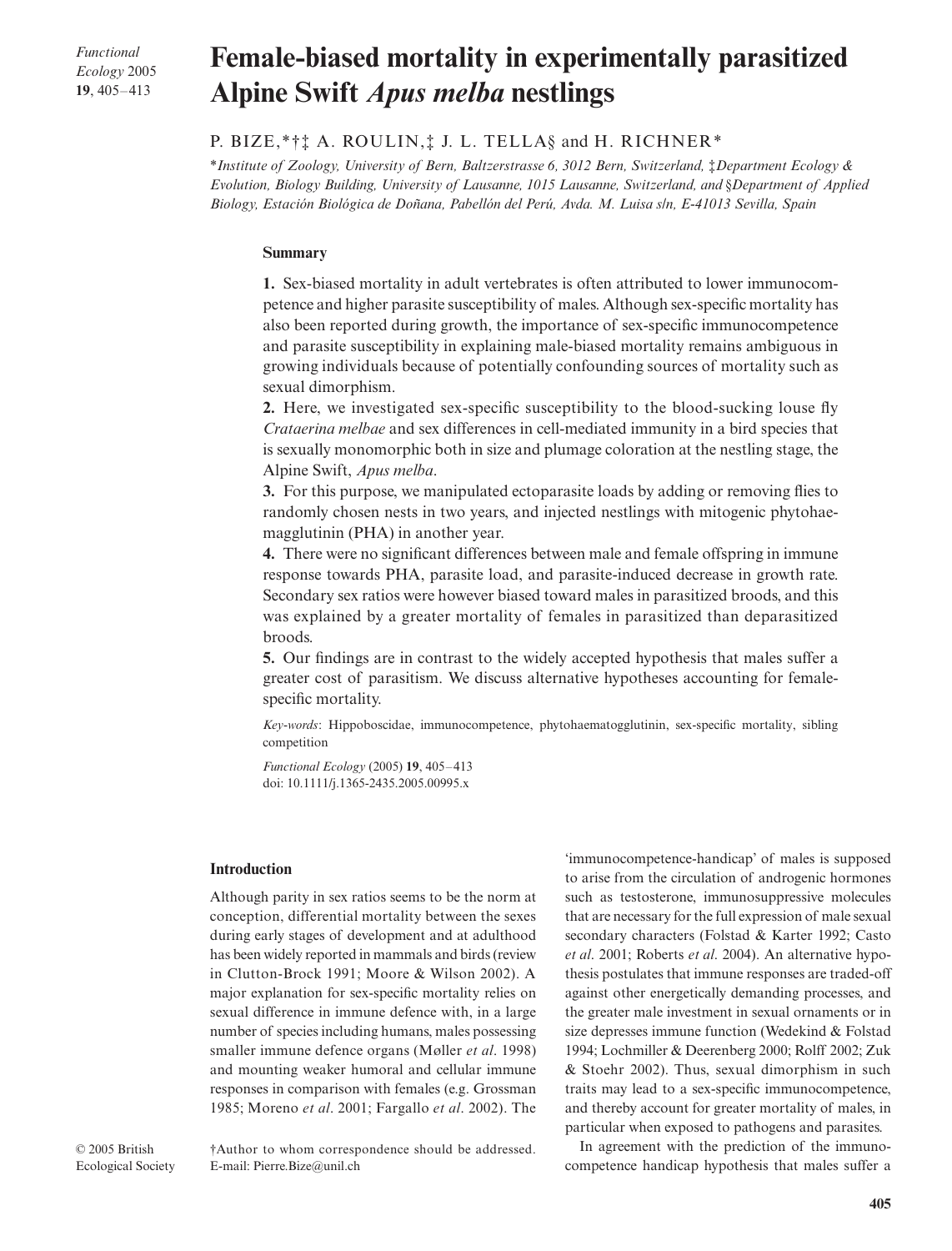**406** *P. Bize* et al.

greater cost of parasitism, a recent comparative study in mammals showed that the greater parasite loads found on adult males was associated with male-biased mortality (Moore & Wilson 2002; see also Poulin 1996; Zuk & McKean 1996; Schalk & Forbes 1997; Roberts *et al*. 2004). In contrast, current knowledge of sex-specific effects of parasitism during growth and development is scant, although such information would be important for understanding how resources are allocated to male and female offspring (Trivers & Willard 1973) and how population dynamics is affected as a consequence (Hudson & Dobson 1997; Ferrari *et al*. 2004). To our knowledge, the Great Tit, *Parus major*, is the only species in which the relative effect of parasites on male and female offspring has been experimentally investigated (Tschirren *et al*. 2003). Simultaneous injection of phytohaemagglutinin (PHA) and manipulation of flea loads showed that male nestlings mount a lower T-cellmediated immune response and were more affected by fleas than female nestlings. Because in the Great Tit males are larger and more colourful than females, males may have allocated more resources to growth and production of colour pigments at the expense of immunocompetence (Tschirren *et al*. 2003). Correlative studies in size monomorphic nestling Pied Flycatchers, *Ficedula hypoleuca*, suggest nonetheless that environmental factors may interact with sex-specific susceptibility to parasites. Indeed, these studies showed that although male nestlings developed shorter tarsi than female siblings in the presence of mites in some years (Potti & Merino 1996), the opposite result was found in other years (Potti 1999; Potti *et al*. 2002). More works on sexual dimorphism in parasite susceptibility are therefore required. To properly test whether the greater male susceptibility to parasites is due to male investment in large body size and ornament or to the circulation of male immunosuppressive hormones, one needs to consider a model organism in which there is no sexual dimorphism in size and ornaments (Sheldon *et al*. 1998). Such a model system is appropriate because if it appears that males are as susceptible to parasites as females, it would provide support to the hypothesis that the observation that males are usually more susceptible is due to the fact that they invest more resources to develop a large body size and ornaments. In contrast, if in such a model system males nevertheless appear to be more susceptible than females, it would indicate that independently of investment in body size and ornaments, male-specific hormones are immunosuppressive.

In the present paper, we used the Alpine Swift, *Apus melba*, to investigate the difference of male and female nestlings in susceptibility to a blood-sucking ectoparasite, the louse fly *Crataerina melbae* (Diptera; Hippoboscidae), and in cell-mediated immune response to mitogenic PHA. The Alpine Swift is a monogamous bird where both sexes invest equally in the reproduction and look similar (Arn 1960). Nestlings are sexually monomorphic in both size (Arn 1960; present study) and plumage coloration (P. Bize, unpublished

© 2005 British Ecological Society, *Functional Ecology*, **19**, 405–413

results based on reflectance spectra), and hence any sex-biased mortality cannot be explained by these two factors (Teather 1987; Anderson *et al*. 1993; Krijgsveld *et al*. 1998). Within colonies all nests are infested by *C. melbae* (prevalence  $= 100\%$ ), and between 1 and 55 parasites are found per nestling (Roulin *et al*. 1998). This louse fly can impair its host development and reproductive success as recently experimentally demonstrated (Bize *et al*. 2003a; Bize *et al*. 2004).

## **Materials and methods**

## MODEL ORGANISMS AND STUDY SITE

The Alpine Swift is a 90 g migrant insectivorous apodiform bird that reproduces in colonies of a few to several hundred pairs located in holes of cliffs or tall buildings. One clutch of one to four eggs (mean is  $2.6$ ) is produced per year, and both parents incubate it for approximately 20 days (Arn 1960). Parental care ceases at fledging, which occurs at an age of 50–70 days (Arn 1960; Bize *et al*. 2003a). Alpine Swifts are parasitized by the blood-sucking louse fly *C. melbae* that feeds exclusively on this species (Tella *et al*. 1998). This 7 mm long ectoparasite infests nestlings when they become feathered (at about 10 days after hatching), and prefers senior nestlings to junior nestmates (Roulin *et al*. 2003). Fieldwork was carried out between 2000 and 2002 in two colonies located under the roofs of clock towers in Bienne (47°10′ N, 7°12′ E; about 100 breeding pairs) and Solothurn (47°12′ N, 7°32′ E; about 50 pairs), Switzerland.

## CELL-MEDIATED IMMUNCOMPETENCE **TOWARDS PHA**

Cell-mediated immunocompetence of Alpine Swift nestlings was assessed in Bienne and Solothurn in 2002. For this purpose, we injected 0·1 mg of PHA subcutaneously, dissolved in 0·02 ml phosphatebuffered saline, in the left wing web of 25–42-day-old (mean is 28) nestlings. To lessen stress caused by handling on nestlings and reduce measurement errors, we did not inject the right wing web with PBS as a control (Smits *et al*. 1999). The dose of PHA used in this study is similar to that used in numerous other studies of free-living or captive birds (e.g. Smits *et al*. 1999; Tella *et al*. 2001; Fargallo *et al*. 2002; Roulin *et al*. 2003; Tschirren *et al*. 2003). PHA is a mitogen agent leading to local infiltration and proliferations of leucocytes, which represents a special form of cell-mediated immunity (McCorkle *et al*. 1980; Corrier & DeLoach 1990). The thickness of the wing web at the injection site was measured by the same person (PB) four times in sequence with a pressure-sensitive calliper (Mitutoyo micrometer, #2046FB-60, Mitutoyo SA, CH-8902, Urdorf, Switzerland) to the nearest 0·01 mm prior to injection and 24 (range  $\pm$  1) h later. The difference between mean wing web thickness before and 24 h later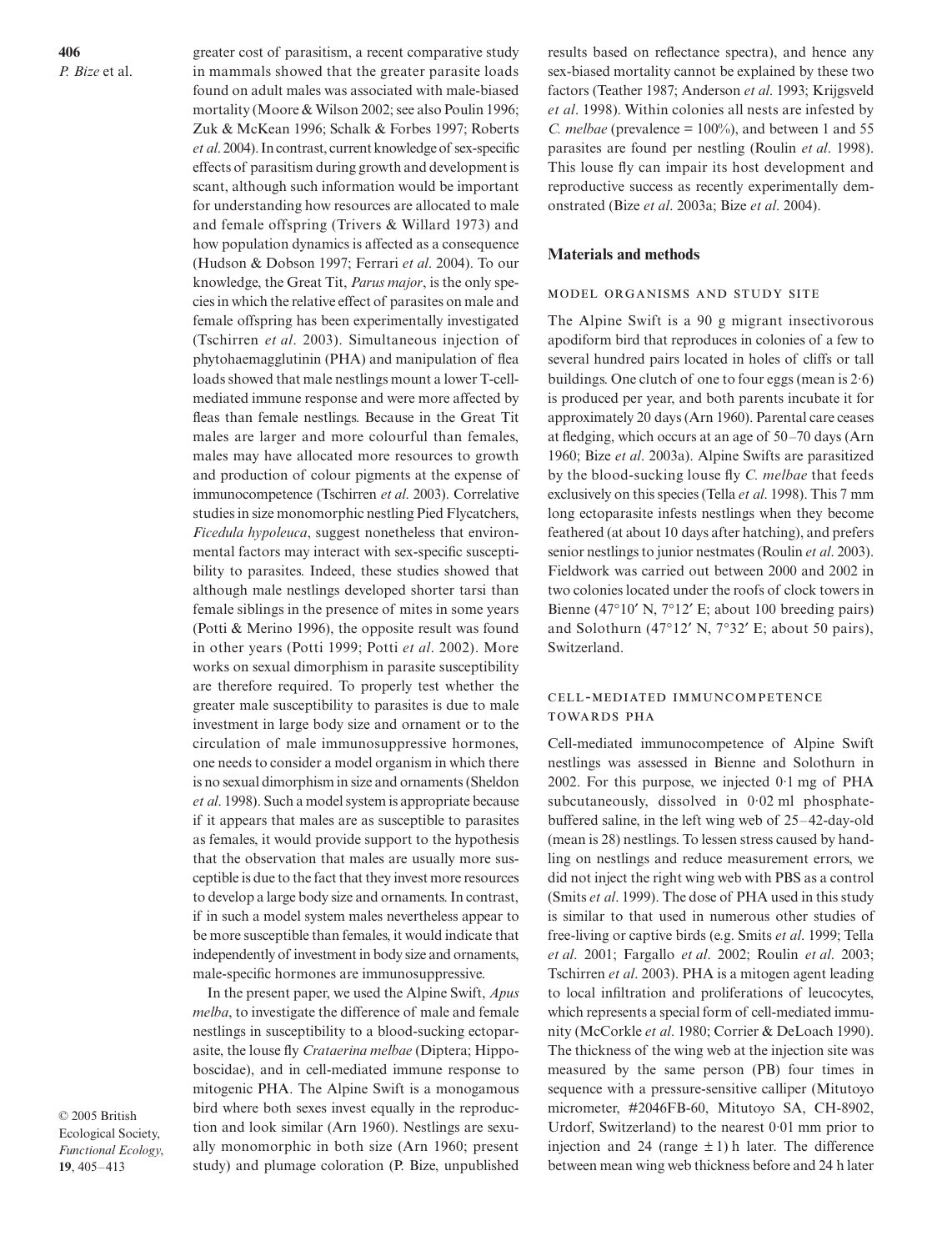**407**

*Female-based mortality in* Apus melba *nestlings*

was used as an index of the T-cell-mediated immune response (Smits *et al*. 1999). The four successive measurements demonstrated that our method of assessing Tcell-mediated immune response is reliable (one-way ANOVA to test for within-individual repeatability:  $r =$ 0.96,  $F_{105,318} = 105.63$ ,  $P < 0.0001$ ,  $n = 106$ ; Lessells & Boag 1987). We injected PHA in 61 nestlings belonging to 26 broods in Bienne, and in 45 nestlings from 18 broods in Solothurn.

## MANIPULATION OF ECTOPARASITE LOAD

We manipulated ectoparasite load of louse flies in Solothurn in 2000 and 2001. Starting 10 days after hatching, we created two groups of nests differing in ectoparasite load by transferring louse flies from a donor brood (referred to as 'deparasitized brood') to a receiver brood ('parasitized brood'). For this purpose, nests with a similar clutch size (Pearson correlation,  $r = 0.33$ ,  $n = 39$  pairs of nests,  $P = 0.04$ ), hatching date (*r =* 1·00, *n* = 39, *P* < 0·001), brood size 10 days after hatching  $(r = 0.52, n = 39, P < 0.001)$ , and ectoparasite load 10 days after hatching  $(r = 0.45, n = 39,$  $P = 0.001$ ) were matched in 20 and 19 pairs of nests in 2000 and 2001, respectively. For each pair of nests, we extracted and counted ectoparasites discovered on the body of all nestlings, and then put all ectoparasites only in the nest that was randomly assigned to the 'parasitized' treatment, the other nest being kept 'deparasitized'. Because deparasitized nests were frequently reinfested by mobile *C. melbae*, the ectoparasite load was manipulated every 5 days until nestlings were 50 days old. After 20 days of age, nestlings start to invade neighbouring families and are frequently adopted by foster families (Arn 1960; Bize *et al*. 2003b). Mean distance between nests is  $94 \pm 1.7$  cm (range: 15–400 cm). To prevent adoption, all nests were checked daily between 20 and 50 days after hatching, and each nest-switcher was returned to its natal nest immediately after its discovery (Bize *et al*. 2003b). Nestlings were measured (body mass and wing length) each time we manipulated ectoparasite load. We calculated wing loading of 50-day-old nestlings as the ratio of body mass to wing length (Martins 1997; Antonov & Atanasova 2003).

#### MOLECULAR SEXING

A blood sample was taken from nestlings 10–20 days after hatching, and stored in EDTA buffer at −20 °C before analysis. The sex of nestlings was determined from blood cell DNA, using polymerase chain reaction (PCR) amplification of the *CHD* genes (Ellegren 1996; Griffiths *et al*. 1998). All nestlings injected with PHA were successfully sexed. In the experiment of ectoparasite load manipulation, 28 of the 31 (90%) parasitized nestlings and 20 of the 23 (87%) deparasitized nestlings that died between 10 and 50 days after hatching were sexed. All fledglings were successfully sexed.

© 2005 British Ecological Society, *Functional Ecology*, **19**, 405–413

#### STATISTICAL ANALYSES

Difference between the sexes in cell-mediated immunocompetence was analysed with a mixed-model ANCOVA, where sex was included as a fixed factor, nest as a random factor, and body condition (calculated as the residuals of a linear regression of log-transformed body mass on log-transformed wing length) as a covariate. We controlled for body condition in this analysis because this trait is often associated with the immune response towards PHA in a number of species (review in Alonso-Alvarez & Tella 2001). We analysed effects of our parasite load manipulation on nestling ectoparasite load, body size and mortality using mean brood values. Because broods raised by the same parents in different years are not independent values, we solved this statistical problem (i.e. pseudo-replication; Hurlbert 1984) by including in our analyses only the first breeding attempt for pairs that were manipulated in more than 1 year. This reduced our sample size from 78 to 65 experimental broods. Effects of our experiment on ectoparasite load and the size of male and female offspring were analysed with mixed-model nested s. Treatment and sex were included as fixed factors, and nest was included as a random factor nested within treatment. Hatching rank of nestlings was also included as a fixed factor since, within nests, the last-hatched nestling (assigned to the category 'junior') was already shown to bear fewer ectoparasites than its first-hatched nestmates (category 'senior') (Roulin *et al*. 2003). The number of louse flies found on nestlings between days 10 and 50 after hatching was averaged and then log transformed to fit a normal distribution. The latter value was used in the statistical tests. Although pair-wise comparisons between males and females born in the same nest would have allowed the use of more powerful statistical tests (e.g. repeated-measures ANOVA), we preferred the use of mixed-model and nested ANOVAS because many broods contained nestlings of one sex only (27 out of 65 broods). However, the use of pairwise comparisons using a subsample of the nests gave similar results; and for the sake of clarity we report only results of the mixed-model and nested ANOVAS. Analyses of variances were carried out with the statistical software JMP IN 4.0 (Sall & Lehman 1996).

Effects of ectoparasite load manipulation on sex ratios at fledging and mortality rates were investigated using logistic regression analyses with binomial errors and a logit link function, using the statistical software GLMStat (Beath 1997). Sex ratios at fledging were analysed taking the number of sons in a brood as the dependent variable and number of sexed nestlings (i.e. brood size 10 days after hatching) as the binomial denominator. Nestling mortality was analysed separately for each sex taking the number of male or female nestlings that died during the course of the experiment as the dependent variable and brood size 10 days after hatching as the binomial denominator. Because sex-specific mortality may be influenced by brood sex composition, we examined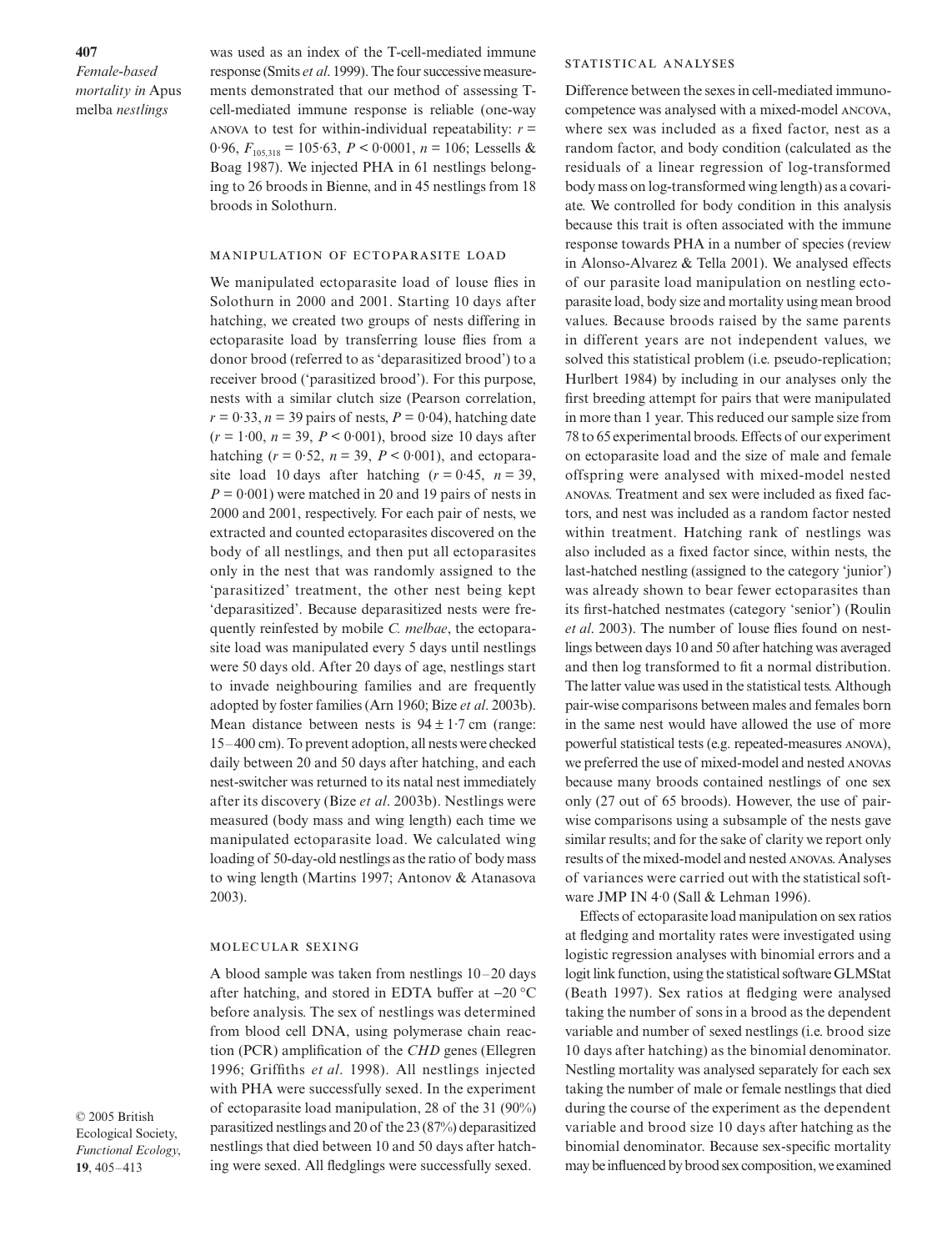male and female mortality rates by separately considering 10-day-old broods containing only males  $(n = 12)$ , only females ( $n = 15$ ) and both sexes ( $n = 38$ , hereafter denoted as 'mixed-broods'). We also examined the effect of hatching date and brood size 10 days after hatching on male and female mortality rates.

Our ectoparasite load manipulation affected the body size and mortality rate of nestlings in years 2000 and 2001 similarly (treatment by year interactions, all  $P$ -values  $> 0.12$ ) and, as a consequence, data of 2 years were pooled for statistical analyses. Mean values are quoted  $\pm$  1 SE, statistical tests are two-tailed, and *P*-values smaller than 0·05 considered significant.

### ETHICAL NOTE

Our manipulation of ectoparasite load and PHA injections were performed under the legal authorisation of the veterinary services of the Canton Solothurn and Bern (licence nos 27023 and 54/02). Although our experiment was to add parasites to nests already naturally infested, the number of ectoparasites per parasitized nestling remained within the natural range of infestation, as observed in previous years in Solothurn and other Swiss colonies (Roulin *et al*. 1998; Bize *et al*. 2003a; P. Bize, personal observation). In the Alpine Swift, nestling mortality can be extremely high, since Arn (1960) observed mortality rates ranging between 5 and 98% in Solothurn. In 2000 and 2001, the mortality induced by our experiment was similar to those observed in other Swiss colonies in the same years (Swiss Ornithological Station, personal communication).

## **Results**

## CELL-MEDIATED IMMUNOCOMPETENCE **TOWARDS PHA**

The inflammatory response towards PHA was similar in male and female nestlings (mean PHA response of males *vs* females: 1·16 mm ± 0·09 mm *vs* 1·07 mm ± 0.11 mm; mixed-model four-way ANCOVA, sex:  $F_{1.58}$  = 0.28,  $P = 0.60$ ), and in junior and senior nestmates  $(rank: F<sub>1.58</sub> = 0.18, P = 0.67; rank \times sex: F<sub>1.58</sub> = 0.005,$  $P = 0.95$ ). PHA response increased with higher body condition ( $F_{1,60}$  = 4.05,  $P = 0.05$ ), and differed significantly among nests  $(F_{43,58} = 1.73, P = 0.03)$ . There was no relationship between the age of nestlings and their response towards PHA  $(r = -0.16, n = 44, P = 0.29)$ , and thus this factor was excluded from our final model.

## EFFECT OF ECTOPARASITE MANIPULATION ON ECTOPARASITE DISTRIBUTION WITHIN AND AMONG NESTS

© 2005 British Ecological Society, *Functional Ecology*, **19**, 405–413

Parasite prevalence was 100% in both treatments, but the number of louse flies was significantly lower in deparasitized than parasitized broods (3·9 ± 0·6 *vs*  $13.0 \pm 1.0$  louse flies per nestling; mixed-model nested

four-way ANOVA, treatment:  $F_{1,52} = 30.06$ ,  $P < 0.0001$ ). A significant part of the variance was explained by the factor 'nest'  $(F_{52,54} = 6.42, P < 0.0001)$ . Ectoparasites were evenly distributed on male and female nestlings  $(8.2 \pm 1.1)$  louse flies per male nestling *vs*  $7.1 \pm 1.0$  louse flies per female nestling; sex:  $F_{1,54} = 0.34$ ,  $P = 0.56$ ; treatment  $\times$  sex:  $F_{1,54} = 0.43$ ,  $P = 0.51$ ). As demonstrated elsewhere (Roulin *et al*. 2003), senior nestlings bore more ectoparasites than junior nestmates  $(F_{1,54} =$  $10.69, P = 0.002$ .

## EFFECT OF ECTOPARASITE LOAD ON SEXUAL **DIMORPHISM**

Table 1 shows that, at the start of the experiment, there was no difference between treatments and sexes in nestling body mass and wing length. Forty days later, male and female nestlings were still similar in size in both parasitized and deparasitized broods, although our manipulation of ectoparasite loads significantly decreased wing growth rate. Thus, louse flies affected wing length and body mass to a similar extent in males and females, as suggested by the absence of a significant treatment by sex interaction. Parasitized nestlings had on average 3% shorter wings than deparasitized ones at 50 days after hatching.

## EFFECT OF ECTOPARASITE LOAD ON SECONDARY SEX RATIOS AND NESTLING MORTALITY

Fifty days after hatching, the proportion of male fledglings per brood was significantly different between the two treatments ( $F_{1,52} = 4.07$ ,  $P = 0.049$ ), with 1.7 times more males at fledging in parasitized compared with deparasitized broods (Fig. 1). Secondary sex ratios were biased toward males in parasitized broods (*G*test,  $G = 4.82$ ,  $P = 0.045$ ; Fig. 1), but did not deviate significantly from 1:1 sex ratio in deparasitized broods  $(G = 1.56, P = 0.32; Fig. 1).$ 

Effect of treatments on secondary sex ratios is explained by a greater female mortality in parasitized than deparasitized broods (Table 2; Fig. 2a). Interestingly, in both treatments female nestlings died more often in broods containing at least one male sibling compared with broods containing only female siblings (Table 2; Fig. 2a). Male nestlings died as often in broods containing only males as in mixed-broods (Table 2; Fig. 2b). Male mortality was higher in larger broods, whereas no such effect of brood size could be detected in female mortality (Table 2). Broods hatching late in the season suffered a stronger mortality than those hatching earlier (Table 2). Junior nestlings were more likely to die than their senior nestmates (logistic regression, rank: Wald  $\chi^2 = 8.57$ ,  $P = 0.003$ ). Juniors died as frequently in parasitized as in deparasitized broods (logistic regression, treatment: Wald  $\chi^2 = 0.65$ ,  $P = 0.42$ ), and in both treatments their mortality rate did not differ between the sexes (sex: Wald  $\chi^2 = 0.11$ ,  $P = 0.74$ ; treatment  $\times$  rank: Wald  $\chi^2 = 1.78$ ,  $P = 0.18$ ).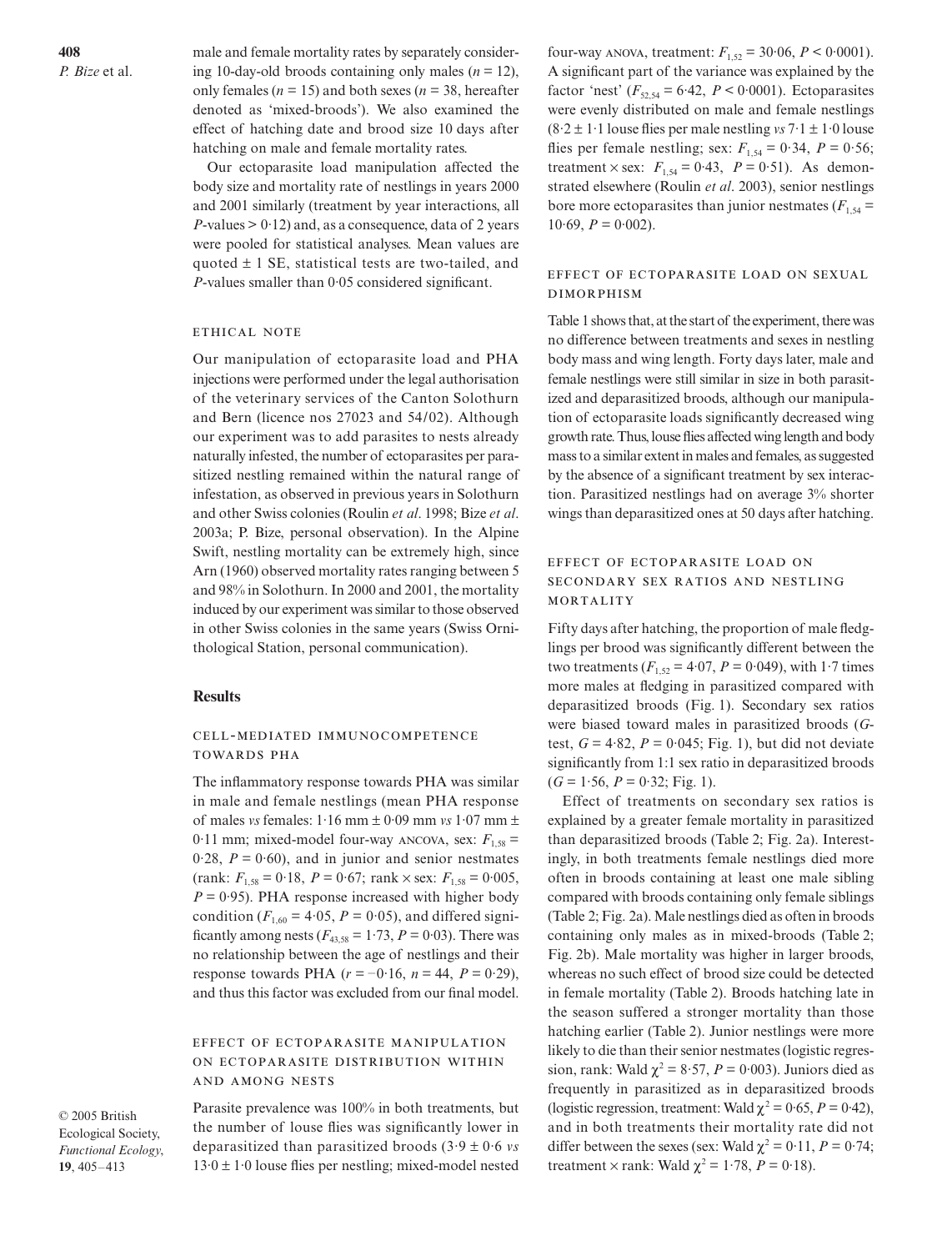# **409**

*Female-based mortality in*  Apus melba *nestlings*

|                                    |            | Deparasitized broods                        |                                             | Parasitized broods                          |                                             | Mixed model ANOVA F-ratios  |                          |                          |
|------------------------------------|------------|---------------------------------------------|---------------------------------------------|---------------------------------------------|---------------------------------------------|-----------------------------|--------------------------|--------------------------|
| Variable                           | Age (days) | Female                                      | Male                                        | Female                                      | Male                                        | Treat                       | Sex                      | Treat $\times$ Sex       |
| Body mass (g)                      |            | $43.0 \pm 1.3$ (30)<br>$93.7 \pm 1.8$ (25)  | $43.0 \pm 1.4$ (25)<br>$96.8 \pm 2.1(19)$   | $94.3 \pm 3.1$ (12)<br>$43.4 \pm 1.6(23)$   | $43.1 \pm 1.4$ (25)<br>$97.3 \pm 2.9$ (19)  | 0.16(1,52)<br>0.12(1,63)    | (1.92)<br>0.27(1,55)     | 0.24(1.92)<br>0.09(1,55) |
| Wing length (mm)                   |            | $32.3 \pm 1.0$ (30)<br>$204.4 \pm 2.2$ (25) | $32.3 \pm 1.2$ (25)<br>$207.9 \pm 2.3$ (19) | $32.2 \pm 1.2$ (23)<br>$202.1 \pm 3.0$ (12) | $32.4 \pm 0.9$ (25)<br>$198.3 \pm 3.0$ (19) | $4.29*(1,52)$<br>0.04(1.63) | 0.20(1,92)<br>0.02(1,55) | 0.06(1.92)<br>1.53(1,55) |
| Wing loading $(g \text{ mm}^{-1})$ |            | $0.46 \pm 0.01$ (25)                        | $0.47 \pm 0.01$ (19)                        | $0.47 \pm 0.01$ (12)                        | $0.50 \pm 0.01$ (19)                        | 3.05(1,52)                  | 0.24(1,55)               | 1.80(1.55)               |

© 2005 British Ecological Society, *Functional Ecology*, **19**, 405–413



**Fig. 1.** Mean (SE) proportion of males per brood at 50 days after hatching in relation to the manipulation of ectoparasite load.



**Fig. 2.** Mean (SE) mortality in percentage of female (a) and male (b) nestlings in broods containing either a single sex or both female and male nestlings in relation to the manipulation of ectoparasite load. Open bars represent deparasitized broods, and closed bars parasitized broods. Sample sizes are indicated above the bars.

## **Discussion**

\**P <* 0·05.

 $*P < 0.05$ .

## DIFFERENCE BETWEEN SEXES IN IMMUNCOMPETENCE IN GROWING ORGANISMS

Although intersexual difference in immune defence has been frequently reported in adult organisms (e.g.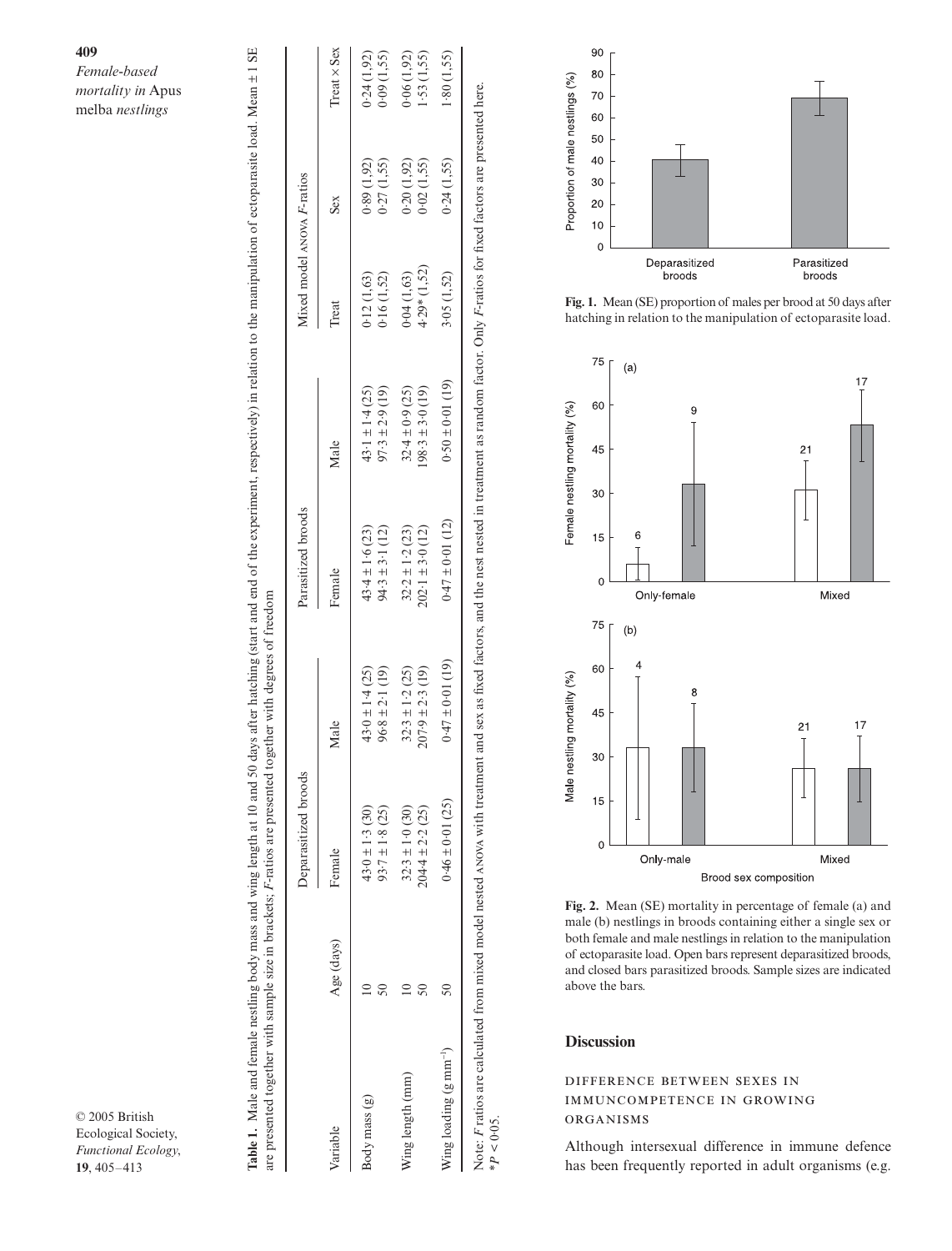**Table 2.** Proportion of dead female and male nestlings in a brood in relation to the manipulation of ectoparasite load, brood sex composition, brood size and hatching date. Results are from logistic regression analyses with binomial errors and a logit link function. All interactions were non-significant (all  $P > 0.30$ ), and are thus not reported in the table

|                         | df   | <i>F</i> -ratio | $\boldsymbol{P}$ | Difference                               |
|-------------------------|------|-----------------|------------------|------------------------------------------|
| <b>Female mortality</b> |      |                 |                  |                                          |
| Treatment               | 1,48 | 4.98            | 0.03             | Greater mortality in parasitized broods  |
| Brood sex composition   | 1,48 | 7.96            | 0.008            | Greater mortality in mixed-sex broods    |
| Brood size              | 1,48 | 0.47            | 0.50             |                                          |
| Hatching date           | 1,48 | 5.48            | 0.02             | Greater mortality in late hatched broods |
| Male mortality          |      |                 |                  |                                          |
| Treatment               | 1.45 | 0.01            | 0.92             |                                          |
| Brood sex composition   | 1,45 | 0.00            | 0.95             |                                          |
| Brood size              | 1,45 | 6.24            | 0.02             | Greater mortality in large broods        |
| Hatching date           | 1,45 | 6.02            | 0.02             | Greater mortality in late hatched broods |

Grossman 1985; Møller *et al*. 1998; Moreno *et al*. 2001), we found no difference between the sexes in the cellmediated immunity of growing Alpine Swifts. Similar results were found in the cell-mediated immunity of nestlings in American Kestrel *Falco sparverius* (Tella *et al*. 2000), Barn Swallow *Hirundo rustica* (Saino *et al*. 2002), White Stork *Ciconia ciconia* (Jovani *et al*. 2005) and Magellanic Penguin *Spheniscus magellanicus* (Tella *et al*. 2001), and in cell and humoral immunity of Barn Owl *Tyto alba* nestlings (Roulin *et al*. 2000; A. Roulin, unpublished results). To the best of our knowledge, sex differences in immune defence at the nestling stage have been reported in broods of Eurasian Kestrels *F. tinnunculus*, Black-Headed Gulls *Larus ridibundus* and Great Tits, with male offspring mounting a lower cell-mediated immune response than females (Fargallo *et al*. 2002; Müller *et al*. 2003; Tschirren *et al*. 2003). In Alpine Swift, the absence of sex-related differences in cell-mediated immune response at the nestling stage could be due to the fact that offspring have not yet developed a fully matured immune system, hiding potential differences between the sexes (Apanius 1998). Alternatively, the immune system can be affected by environmental conditions (Christe *et al*. 2000) and, although immunocompetence did not differ between sexes in 2002, it cannot be excluded that heavy infestations differentially affected the ability of male and female offspring to raise an immune response in 2000 and 2001. We found, however, no difference in the number of louse flies per male and female nestlings in 2000 and 2001. Finally, difference between sexes in immune responsiveness could arise only at adulthood because sexual dimorphism in circulating hormones occurs during sexual and reproductive activities or because the two sexes face different trade-offs between immune defence and costly sexual and reproductive activities (Zuk & Stoehr 2002). Alpine Swifts do not differ during growth in size and plumage coloration between the sexes (present study; P. Bize, unpublished results), and adults are socially monogamous (Arn 1960). Thus, males and females may have similar resources allocation in immune defence and, as a consequence, have similar immunocompetence. The similar distribution

© 2005 British Ecological Society, *Functional Ecology*, **19**, 405–413

of louse flies between the sexes in nestling (present study) and adult (Tella & Jovani 2000) swifts supports this hypothesis.

## DIFFERENCE BETWEEN SEXES IN ECTOPARASITE LOADS

Sex difference in parasite intensity is common at adulthood, with males being usually more infested than females (Poulin 1996; Zuk & McKean 1996; Schalk & Forbes 1997; Moore & Wilson 2002). In the present study, we compared the ectoparasite load between the sexes at the nestling stage, and found no difference of infestation between male and female Alpine Swift nestlings. Along the same line, a similar number of ectoparasites was reported on the body of male and female offspring in the Barn Owl, and ectoparasites were also similarly fecund when collected on male and female nestmates (Roulin *et al*. 2001). At least two hypotheses can explain a lack of sex-biased infestation. First, ectoparasites do not attack one sex preferentially because male and female nestlings display a similar immune response, as found in Alpine Swifts (present study) and Barn Owls (Roulin *et al*. 2000). Second, the within-brood distribution of ectoparasites is governed by other factors than the immunocompetence of their hosts (Roulin *et al*. 2003; Valera *et al*. 2004). For instance, the blood-sucking louse fly *C. melbae* attacks senior nestlings more often than junior ones, and avoids newly hatched and non-feathered nestling hosts (Roulin *et al*. 2003). Thus, one hypothesis accounting for the within-brood distribution of louse flies is that host variation in feather development plays a more important role than host variation in immune defence, with hosts becoming similarly infested as they become similarly feathered (Roulin *et al*. 2003).

## EFFECT OF ECTOPARASITE LOAD MANIPULATION ON SEXUAL SIZE **DIMORPHSIM**

Potti & Merino (1996) have proposed that 'parasites may interact with both host hormones and the host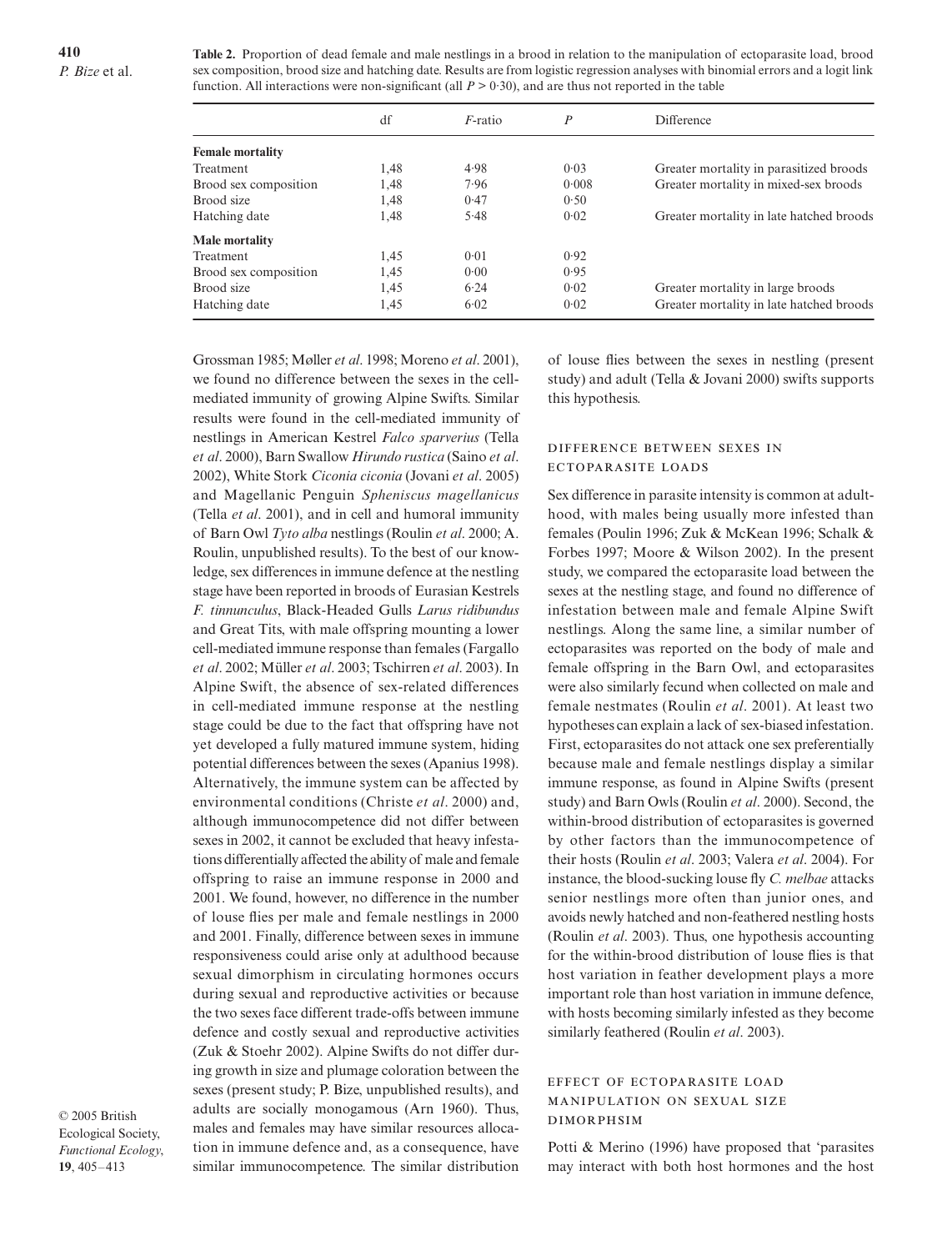*Female-based mortality in* Apus melba *nestlings*

immune system to cause sexual size dimorphism in young animals'. To back up this proposition, they observed that, under natural situation, male Pied Flycatchers grew shorter tarsi than females in the presence of mites (Potti & Merino 1996). Similarly, in Great Tits, experimental manipulation of ectoparasite load had a stronger effect on the development of male than female offspring (Tschirren *et al*. 2003). Here, we found that, although experimentally parasitized Alpine Swift nestlings had shorter wings at 50 days after hatching, the detrimental effect of louse flies was similar in the two sexes. Discrepancy between the effect of parasites on Great Tit and Alpine Swift nestlings may arise because sexual dimorphism in size and coloration is present in Great Tit nestlings but not Alpine Swifts. At the nestling stage, male Great Tits are already larger and more colourful than females (Tschirren *et al*. 2003) and, as consequence, may suffer a higher cost of parasitism due to higher energy requirements associated with a large body size (Teather 1987; Anderson *et al*. 1993; Krijgsveld *et al*. 1998), or to the utilization of sexspecific metabolites (Martins 2004) in the expression of plumage traits.

## EFFECT OF ECTOPARASITE LOAD ON SEX-SPECIFIC NESTLING MORTALITY

The immunocompetence handicap hypothesis (Folstad & Karter 1992) predicts a greater mortality of parasitized male than female organisms. In contrast to this hypothesis, our results show that in Alpine Swift females suffered a greater mortality in comparison with males when raised in parasitized broods, biasing sex ratios at fledging toward males. The proportion of males per brood at fledging was 1·7 times greater in parasitized than deparasitized nests. At least three mechanisms can account for this female-biased mortality in parasitized broods.

First, females may be physiologically less resistant to parasites than males because of sex differences in immunity or nutrient requirements (Martins 2004), and in turn suffer to a higher extent the detrimental effects of parasites. We found no support for this hypothesis because females were not more intensely attacked than males by louse flies and, more importantly, did not reach a smaller size in comparison to males in parasitized than deparasitized broods. There was also no difference in cell-mediated immunity between the sexes (note, however, that the assessment of immunocompetence was carried out in a different year from the ones when we assessed the effect of parasites on sex-specific mortality).

Second, in birds, females are heterogametic (ZW), and the possession of heterologous sex chromosomes may predispose them to higher mortality rates, because of their higher exposure to deleterious sex-linked recessive alleles (Trivers & Willard 1973; Myers 1978). Although such alleles are probably not involved in parasite resistance, their effects might be particularly harmful in poor environments, predicting an increase

© 2005 British Ecological Society, *Functional Ecology*, **19**, 405–413

in female mortality rates under harsh rearing conditions such as heavy infestation (Trivers & Willard 1973; Myers 1978). Even if deleterious sex-linked recessive alleles are relatively rare (Crow 1997; Giannelli & Green 2000), we cannot exclude that heterogameity contributed to the female-biased mortality of Alpine Swift offspring when faced with a high degree of ectoparasite infestation (see also De Kogel 1997).

Finally, male and female offspring may differ in the amount of food they obtain through sibling competition, or are given by parents. Parasites are known to alter sibling competition (Christe *et al*. 1996) and reproductive effort of parents (Christe *et al*. 1996; Bize *et al*. 2004), which in turn can change the allocation of resources towards male offspring if, for instance, sons are more aggressive and out-compete their sister when competition is intense, or if parents favour male nestlings when conditions deteriorate (Martins 2004). Accordingly, we found that female nestlings had a very low mortality rate between day 10 and 50 after hatching (6%) in deparasitized broods containing females only, whereas they suffered a very high mortality rate (53%) when competing for food with brothers in parasitized broods (Fig. 2a). It suggests that female-biased mortality in parasitized Alpine Swift nestlings might be mediated by sibling competition and/or parental favouritism. Future experiments should focus upon sex-specific differences in behaviour and competitiveness of Alpine Swift offspring, as well as upon how parental and offspring behaviour interact in their effect on secondary sex ratio (see also Martins 2004).

#### **Acknowledgements**

We are grateful to Danielle Bonfils, Cécile Eicher, Verena Saladin and José A. Godoy for their help while analysing the sex of nestlings, Blandine Doligez for statistical help, Theo Marbot and Dominik Pfluger for admittance in the Alpine Swift colonies of Bienne and Solothurn, respectively, and Thais Martins and Ivar for helpful comments on a previous version of the manuscript. This work was financially supported by the Swiss National Science Foundation (grant no. 31– 53956·98 to HR and 823A-064710 to AR).

## **References**

- Alonso-Alvarez, C. & Tella, J.L. (2001) Effects of experimental food restriction and body-mass changes on avian T-cell mediated immune response. *Canadian Journal of Zoology* **79**, 101–105.
- Anderson, D.J., Reeve, J., Martinez, G.J.E., Weathers, W.W., Hutson, S., Cunningham, H.V. & Bird, D.M. (1993) Sexual size dimorphism and food requirements of nestling birds. *Canadian Journal of Zoology* **71**, 2541–2545.
- Antonov, A. & Atanasova, D. (2003) Chick conditions in first and second broods in the pallid swift *Apus pallidus*. *Ardea* **91**, 197–204.
- Apanius, V. (1998) Ontogeny of immune function. *Avian Growth and Development: Evolution Within the Atricial–Precocial Spectrum* (J.M. Starck & R.E. Ricklefs, eds), pp. 203– 222.Oxford University Press, Oxford.

**411**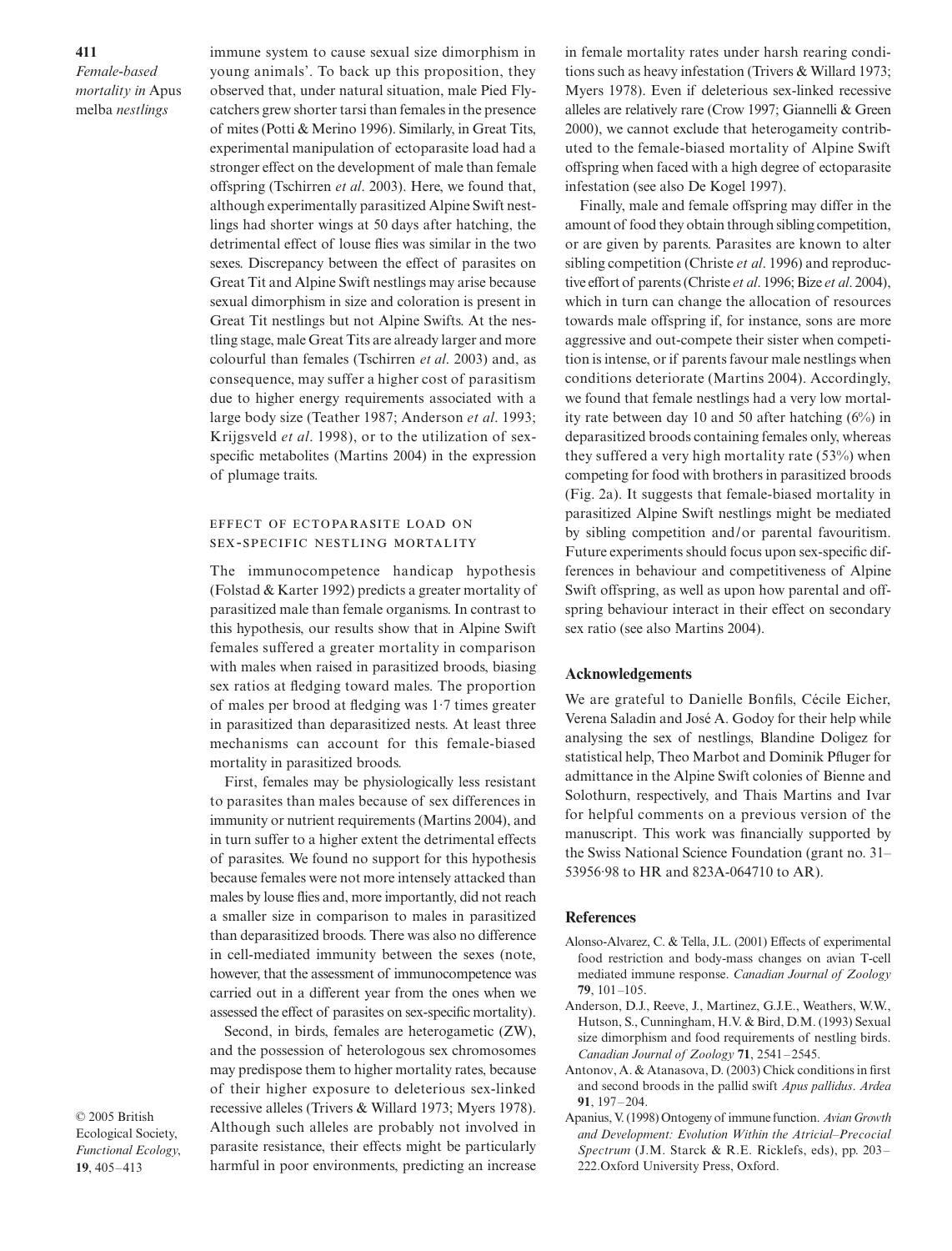- Beath, K.J. (1997) *Glmstat User Manual*, Version 5·2·1. K.J. Beath, Sydney, Australia.
- Bize, P., Roulin, A., Bersier, L.-F., Pfluger, D. & Richner, H. (2003a) Parasitism and developmental plasticity in Alpine swift nestlings. *Journal of Animal Ecology* **72**, 633–639.
- Bize, P., Roulin, A. & Richner, H. (2003b) Adoption as an offspring strategy to reduce ectoparasite exposure. *Proceedings of the Royal Society of London B (Suppl*.*) Biology Letters* **270**, S114–S116.
- Bize, P., Roulin, A., Tella, J.L., Bersier, L.-F. & Richner, H. (2004) Additive effects of ectoparasites over the reproductive attempts in the long-lived Alpine swifts. *Journal of Animal Ecology* **73**, 1080–1088.
- Casto, J.M., Nolan, V. & Ketterson, E.D. (2001) Steroid hormones and immune function: experimental studies in wild and captive dark-eyed juncos (*Junco hyemalis*). *American Naturalist* **157**, 408–420.
- Christe, P., Richner, H. & Oppliger, A. (1996) Begging, food provisioning, and nestling competition in great tit broods infested with ectoparasites. *Behavioral Ecology* **7**, 127–131.
- Christe, P., Møller, A.P., Saino, N. & De Lope, F. (2000) Genetic and environmental components of phenotypic variation in immune response and body size of a colonial bird, *Delichon urbica* (the house martin). *Heredity* **85**, 75–83.
- Clutton-Brock, T.H. (1991) *The Evolution of Parental Care*. Princeton University Press, Princeton, NJ.
- Corrier, D.E. & Deloach, J.R. (1990) Interdigital skin test for evolution of delayed hypersensitivity and cutaneous basophil hypersensitivity in young chickens. *American Journal of Veterinary Research* **51**, 950–954.
- Crow, J.F. (1997) The high spontaneous mutation rate: is it a health risk? *Proceedings of the National Academy of Sciences USA* **94**, 8380–8386.
- De Kogel, C.H. (1997) Long-term effects of brood size manipulation on morphological development and sex-specific mortality of offspring. *Journal of Animal Ecology* **66**, 167–178.
- Ellegren, H. (1996) First gene on the avian W chromosome (CHD) provides a tag for universal sexing of non-ratite birds. *Proceedings of the Royal Society of London B***263**, 1635–1641.
- Fargallo, J.A., Laaksonen, T., Pöyri, V. & Korpimäki, E. (2002) Inter-sexual differences in the immune response of Eurasian kestrel nestlings under food shortage. *Ecology Letters* **5**, 95–101.
- Ferrari, N., Cattadori, I.M., Nespereira, J., Rizzoli, A. & Hudson, P.J. (2004) The role of host sex in parasite dynamics: field experiments on the yellow-necked mouse *Apodemus flavicollis*. *Ecology Letters* **7**, 88–94.
- Folstad, I. & Karter, A.J. (1992) Parasites, bright males, and the immunocompetence handicap. *American Naturalist* **139**, 603–622.
- Giannelli, F. & Green, P.M. (2000) The X chromosome and the rate of deleterious mutations in humans. *American Journal of Human Genectics* **67**, 515–517.
- Griffiths, R., Double, M.C., Orr, K. & Dawson, R.J.G. (1998) A DNA test to sex most birds. *Molecular Ecology* **7**, 1071– 1075.
- Grossman, C.J. (1985) Interactions between the gonadal steroids and the immune system. *Science* **227**, 257–261.
- Hudson, P.J. & Dobson, A.P. (1997) Host–parasite processes and demographic consequences. *Host–Parasite Evolution: General Principles and Avian Models* (eds D.H. Clayton, & J.M. Moore). Oxford University Press, Oxford.
- Hurlbert, S.H. (1984) Pseudoreplication and the design of ecological field experiments. *Ecological Monographs* **54**, 187–211.

© 2005 British Ecological Society, *Functional Ecology*, **19**, 405–413

Jovani, R., Tella, J.L., Blanco, G. & Bertellotti, M. (2005) Variable inter-annual relationships between T-cell mediated immunity and individual life-history traits in white storks. *Ardeola* in press:.

- Krijgsveld, K.L., Dijkstra, C., Visser, G.H. & Daan, S. (1998) Energy requirements for growth in relation to sexual size dimorphism in marsh harrier *Circus aeruginosus* nestlings. *Physiological Zoology* **71**, 693–702.
- Lessells, C.M. & Boag, P.T. (1987) Unrepeatable repeatabilities: a common mistake. *Auk* **104**, 116–121.
- Lochmiller, R.L. & Deerenberg, C. (2000) Trade-offs in evolutionary immunology: just what is the cost of immunity? *Oikos* **88**, 87–98.
- Martins, T.L.F. (1997) Fledging in the common swift, *Apus apus*: weight-watching with a difference. *Animal Behaviour* **54**, 99–108.
- Martins, T.L.F. (2004) Sex-specific growth rates in zebra finch nestlings: a possible mechanism for sex ratio adjustment. *Behavioral Ecology* **15**, 174–180.
- McCorkle, F.M., Olah, I. & Glick, B. (1980) The morphology of phytohaemagglutinin-induced cell response in the chicken's wattle. *Poultry Science* **59**, 616–623.
- Møller, A.P., Sorci, G. & Erritzoe, J. (1998) Sexual dimorphism in immune defence. *American Naturalist* **152**, 605–619.
- Moore, S.L. & Wilson, K. (2002) Parasites as a viability cost of sexual selection in natural populations of mammals. *Science* **297**, 2015–2017.
- Moreno, J., Potti, J., Yorio, P. & Borboroglu, P.G. (2001) Sex differences in cell-mediated immunity in the Magellanic penguin *Spheniscus magellanicus*. *Annales Zoologici Fennici* **38**, 111–116.
- Müller, W., Dijkstra, C. & Groothuis, T.G.G. (2003) Intersexual differences in T-cell-mediated immunity of blackheaded gull chicks (*Larus ridibundus*) depend on the hatching order. *Behavioral Ecology and Sociobiology* **55**, 80–86.
- Myers, J.H. (1978) Sex-ratio adjustment under food stress: maximization of quality or numbers of offspring. *American Naturalist* **112**, 381–388.
- Potti, J. (1999) Environmental factors and sexual differences in mass and condition of nestling pied flycatchers *Ficedula hypoleuca*. *Ecoscience* **6**, 19–24.
- Potti, J. & Merino, S. (1996) Parasites and the ontogeny of sexual size dimorphism in a passerine bird. *Proceedings of the Royal Society of London B* **263**, 9–12.
- Potti, J., Dávila, J.A., Tella, J.L., Frías, Ó. & Villar, S. (2002) Gender and viability selection on morphology in fledgling pied flycatchers. *Molecular Ecology*. **11**, 1317–1326.
- Poulin, R. (1996) Sexual inequalities in helminth infections: a cost of being a male? *American Naturalist* **147**, 287–295.
- Roberts, M.L., Buchanan, K.L. & Evans, M.R. (2004) Testing the immunocompetence handicap hypothesis: a review of the evidence. *Animal Behaviour* **68**, 227–239.
- Rolff, J. (2002) Bateman's principle and immunity. *Proceedings of the Royal Society of London B* **269**, 867–872.
- Roulin, A., Ducrest, A.-L., Jeanmonod, J. & Broch, L. (1998) Prévalence et intensité parasitaire d'un Hippoboscide (Diptera) chez les jeunes martinets à ventre blanc *Apus melba*. *Nos Oiseaux* **45**, 185–190.
- Roulin, A., Jungi, T., Pfister, H. & Dijkstra, C. (2000) Female barn owls (*Tyto alba*) advertise good genes. *Proceedings of the Royal Society of London B* **267**, 937–941.
- Roulin, A., Riols, C., Dijkstra, C. & Ducrest, A.-L. (2001) Female plumage spottiness signals parasite resistance in the barn owl (*Tyto alba*). *Behavioral Ecology* **12**, 111–119.
- Roulin, A., Brinkhof, M.W.G., Bize, P., Richner, H., Jungi, T.W., Bavoux, C., Boileau, N. & Burneleau, G. (2003) Which chick is tasty to parasites? The importance of host immunology versus parasite life history. *Journal of Animal Ecology* **72**, 75–81.
- Saino, N., Ambrosini, R., Martinelli, R., Calza, S., Møller, A.P. & Pilastro, A. (2002) Offspring sexual dimorphism and sex-allocation in relation to parental age and paternal ornamentation in the barn swallow. *Molecular Ecology* **11**, 1533–1544.
- Sall, J. & Lehman, A. (1996) JMP start statistics. *A Guide to Statistical and Data Analysis Using JMP and LMP in Software*. Duxbury Press, London.